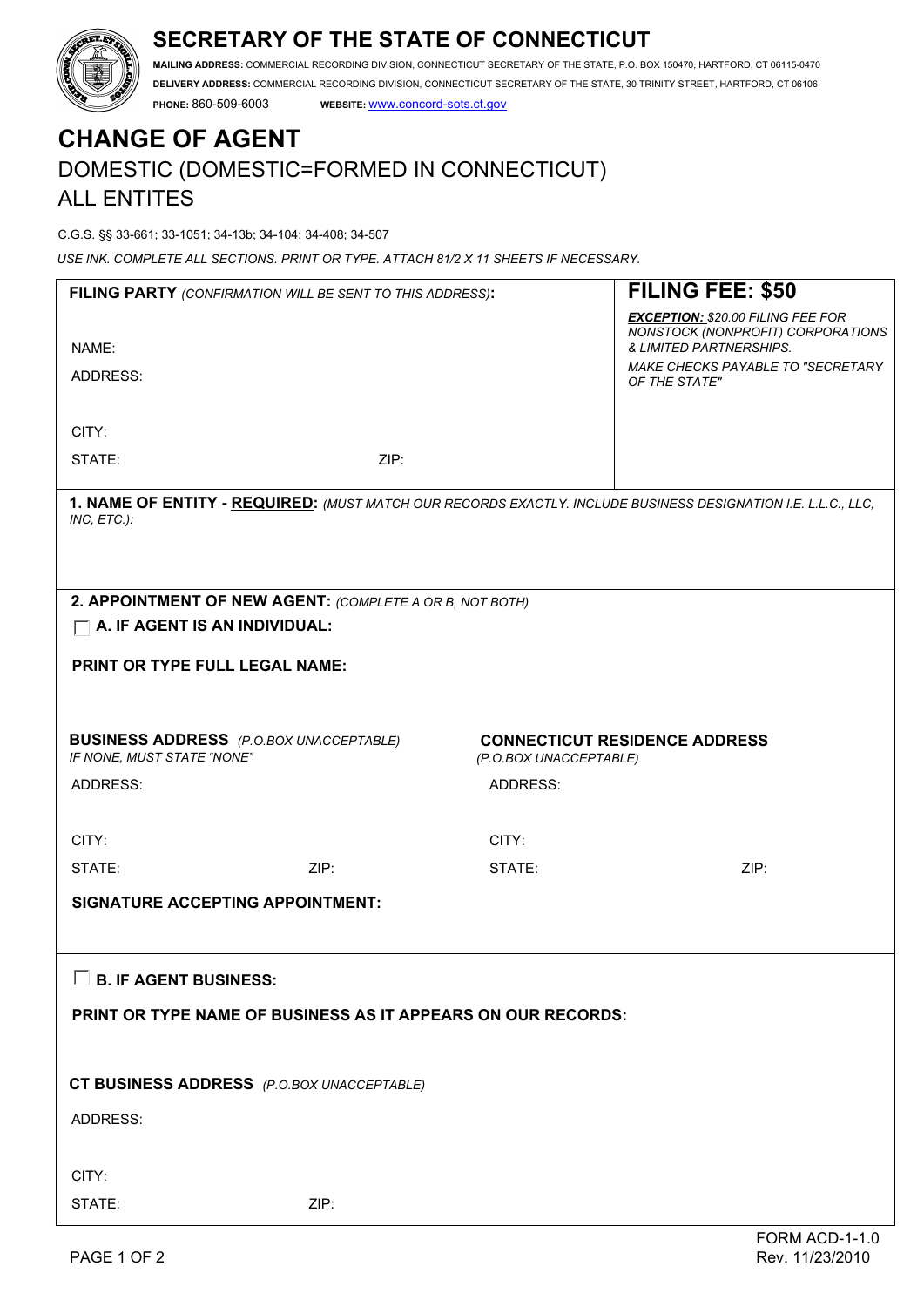| SIGNATURE ACCEPTING APPOINTMENT ON BEHALF OF AGENT:<br><b>PRINT NAME &amp; TITLE:</b> |                             |           |  |  |  |
|---------------------------------------------------------------------------------------|-----------------------------|-----------|--|--|--|
|                                                                                       |                             |           |  |  |  |
| <b>DATED THIS</b>                                                                     | <b>DAY</b>                  | , 20      |  |  |  |
| NAME OF SIGNATORY<br>(print/type)                                                     | CAPACITY/TITLE OF SIGNATORY | SIGNATURE |  |  |  |
|                                                                                       |                             |           |  |  |  |
|                                                                                       |                             |           |  |  |  |
|                                                                                       |                             |           |  |  |  |
|                                                                                       |                             |           |  |  |  |
|                                                                                       |                             |           |  |  |  |
|                                                                                       |                             |           |  |  |  |
|                                                                                       |                             |           |  |  |  |
|                                                                                       |                             |           |  |  |  |
|                                                                                       |                             |           |  |  |  |
|                                                                                       |                             |           |  |  |  |
|                                                                                       |                             |           |  |  |  |
|                                                                                       |                             |           |  |  |  |
|                                                                                       |                             |           |  |  |  |
|                                                                                       |                             |           |  |  |  |
|                                                                                       |                             |           |  |  |  |
|                                                                                       |                             |           |  |  |  |
|                                                                                       |                             |           |  |  |  |
|                                                                                       |                             |           |  |  |  |
|                                                                                       |                             |           |  |  |  |
|                                                                                       |                             |           |  |  |  |
|                                                                                       |                             |           |  |  |  |
|                                                                                       |                             |           |  |  |  |
|                                                                                       |                             |           |  |  |  |